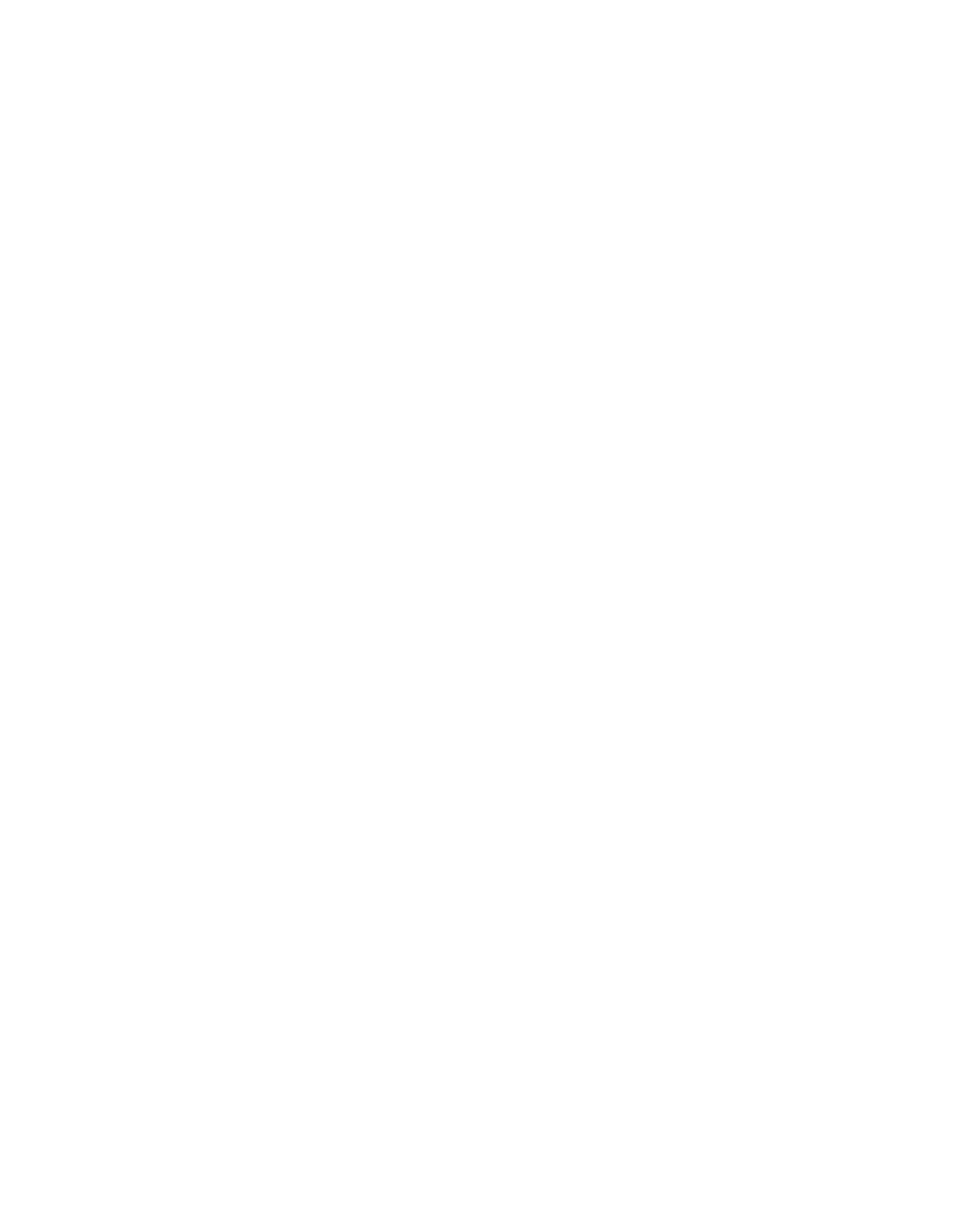### **BURKE, Justice.**

[¶1] Appellant, Mark Orchard, was arrested for driving while under the influence of alcohol. As a result, the Wyoming Department of Transportation advised him that it was suspending his driver's license pursuant to Wyo. Stat. Ann. § 31-6-102. Appellant contested the suspension before the Office of Administrative Hearings (OAH), and the OAH upheld the suspension. He sought review in the district court, and the court affirmed the OAH's order. Appellant challenges the district court's order, contending that the police officer who arrested him lacked reasonable suspicion to initiate the traffic stop. We affirm.

### *ISSUE*

[¶2] Appellant presents the following issue:

1. The only issue presented for appeal is whether or not the arresting officer presented sufficient facts within his Officer's Signed Statement and certified record to support his claim that he received an anonymous REDDI report and observed sufficient facts while on routine traffic patrol that would allow the arresting officer to make contact with the Licensee and ultimately arrest him for "driving while under the influence of alcohol" (DWUI).

The Wyoming Department of Transportation (WYDOT) phrases the issues as follows:

- 1. Did the OAH correctly conclude that [the arresting officer] had reasonable suspicion to initiate a traffic stop on Appellant?
- 2. Did the OAH correctly conclude that [the arresting officer] had probable cause to arrest Appellant for driving while under the influence of alcohol?

## *FACTS*

[¶3] On December 17, 2009, an officer of the Baggs Police Department received a Report Every Drunk Driver Immediately (REDDI) alert involving a purple Dodge pickup traveling north from Cowpoke Lane in Baggs, Wyoming. A short time later, the officer passed a vehicle with the same description driving south through town. According to the officer's narrative report, as he was passing the pickup he observed the vehicle cross the double yellow centerline. The officer turned around to follow and noticed that the driver failed to use a turn signal when turning right into a gas station. The officer activated his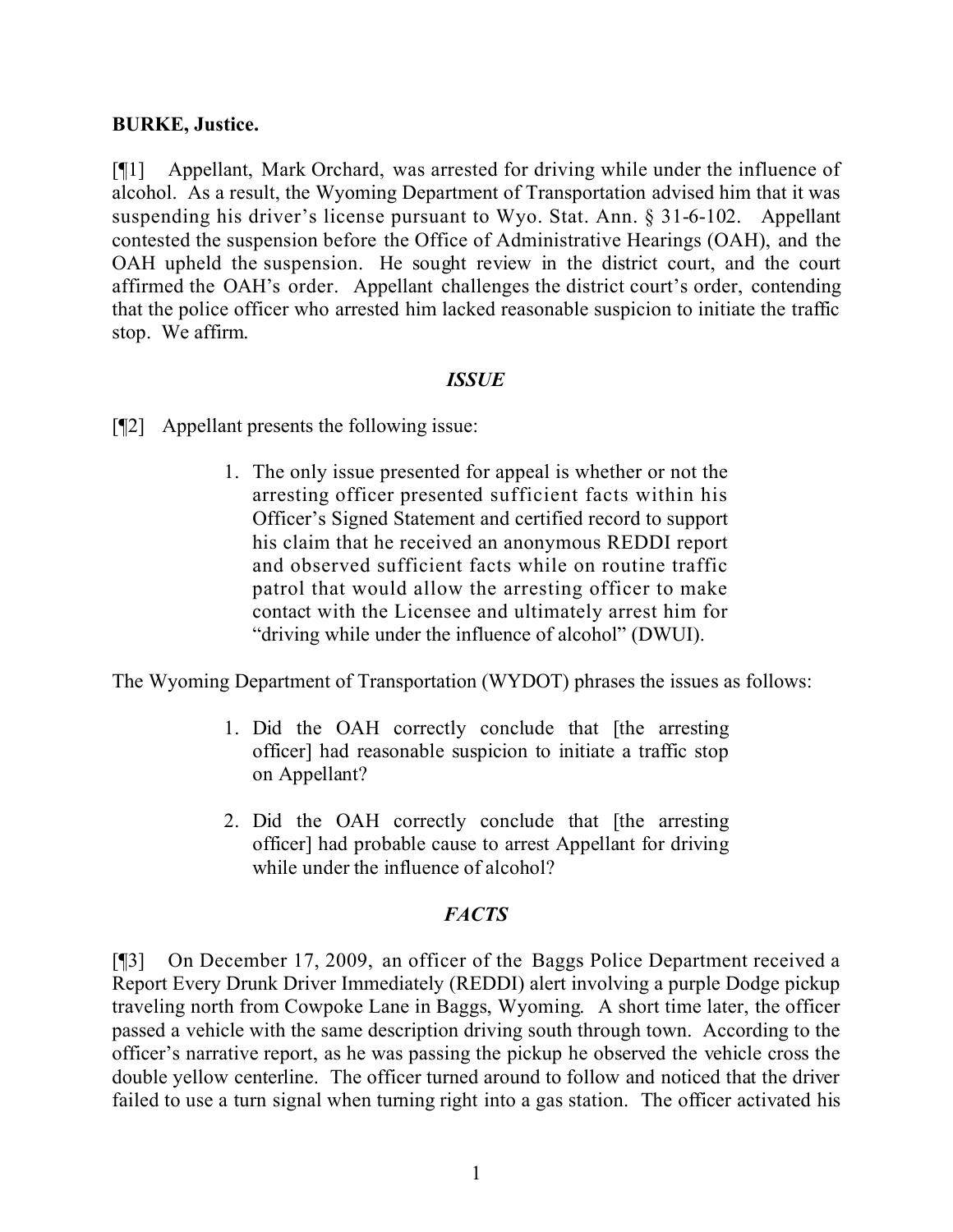emergency lights and initiated a traffic stop.

[¶4] As the officer exited his patrol car, Appellant left the pickup and walked toward the officer. Appellant exhibited poor balance and had difficulty walking. Upon making contact with Appellant, the officer detected a strong odor of alcohol on his breath. Appellant stated that he had been drinking at a local establishment. The officer requested that Appellant perform field sobriety maneuvers, including the horizontal gaze nystagmus, one leg stand, and walk and turn tests. Appellant stated that he would not be able to pass, but agreed to perform the tests. The officer's report indicated that, during the horizontal gaze nystagmus test, Appellant lacked smooth pursuit in both eyes and sustained distinct nystagmus at maximum deviation. Appellant was unable to complete the other tests. The officer then asked Appellant to submit to a preliminary breath test, which he refused. Based on the officer's observations during the traffic stop and Appellant's performance on the field sobriety tests, the officer placed him under arrest for driving while under the influence of alcohol. A breath test was subsequently administered at the Carbon County jail, which showed that Appellant had a .135% blood alcohol content.

[¶5] WYDOT notified Appellant of its intent to suspend his driver's license for driving while under the influence, as required by Wyo. Stat. Ann. § 31-6-102. Appellant requested a contested case hearing, and a hearing was held on March 4, 2010. Appellant appeared via telephone and the Department relied on its certified record, which included the arresting officer's narrative report. Appellant contested the officer's version of the events, arguing that the officer had not made contact with him until three to five minutes after he had parked his vehicle to get gas. Appellant presented three video recordings of the arrest, two of which were taken from the arresting officer's dashboard camera, and another that was taken from an assisting officer's camera. He noted that none of the recordings actually showed him driving or showed the officer's initial contact with him.

[¶6] Each of the videos of the incident appears to have been taken after Appellant was stopped at the gas station. The first video was taken from a moveable camera that was initially inside the arresting officer's vehicle. The hearing examiner noted that the video was "not very helpful because the camera was continuously moving around, as if [the arresting officer] believed it was not activated." The hearing examiner also noted that, in the video, Appellant "repeatedly asked if he could be given a break and repeatedly stated that he had too much to drink and would not be able to do the field sobriety maneuvers." The second video, which was taken from inside of the arresting officer's vehicle, showed Appellant during transport to the detention facility after his arrest. In this video, Appellant asked the arresting officer why he was stopped, and the officer told Appellant that he stopped him for drifting over the centerline and for failing to use his turn signal when turning into the gas station. The third video was taken from the assisting officer's vehicle, which arrived on the scene after the stop.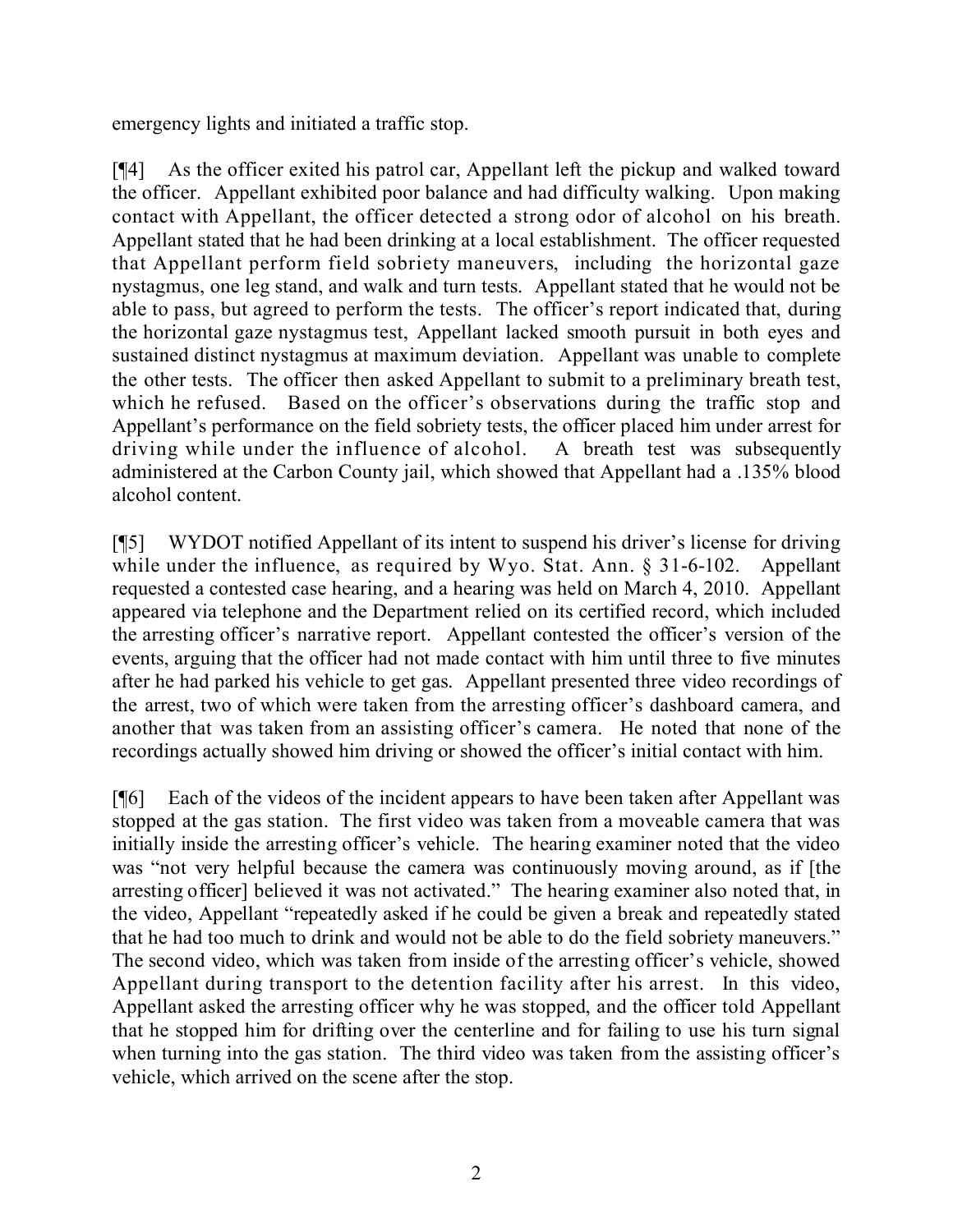[¶7] Appellant also presented testimony of a witness who stated that she observed the arresting officer receive the REDDI alert at a restaurant in Baggs, and that she subsequently observed the officer's vehicle with its overhead lights illuminated and Appellant's pickup parked at the gas station. Appellant argued that this testimony indicated that the officer had not observed him driving his vehicle. Finally, Appellant noted that both the time of the incident and the time it was reported were listed as 8:48 p.m. on the arresting officer's case report. Based on this evidence, Appellant asserted that the Department did not prove that the arresting officer had reasonable suspicion to make a traffic stop because the officer had lied about observing Appellant crossing the double yellow centerline and about observing Appellant failing to use his turn signal.

[¶8] The hearing examiner found the officer's statements to be more credible than Appellant's version of the events and explained:

> 14. This Office disagrees with counsel for Orchard. The alleged inconsistencies in the timing of the REDDI Report and [the arresting officer's] contact with Orchard are not sufficient to refute [the arresting officer's] sworn statements regarding his observation of traffic violations. In addition, Orchard's testimony was less credible than [the arresting officer's] more contemporaneous written report due to Orchard's undisputed intoxication and [the witness's] testimony did not have any bearing on what occurred while [the arresting officer] was driving past Orchard just prior to stopping Orchard because she was still in the restaurant. Finally, Orchard did not subpoena [the arresting officer] and did not properly challenge his sworn statements.

The hearing examiner ultimately determined that the arresting officer had reasonable suspicion to initiate the traffic stop because he "properly corroborated the REDDI Report by observing driving indicative of impairment and observed Orchard commit two traffic infractions, crossing over the double yellow centerline and failing to use a turn signal while turning into the Conoco station parking lot."

[¶9] The district court upheld the hearing examiner's decision, finding "no reason to reverse the conclusions of the Office of Administrative Hearings in determining that, based on the facts as found by the Hearing Officer, [the arresting officer] had reasonable

 $1$  Although the hearing examiner concluded that the arresting officer had "reasonable suspicion" to initiate the stop, we note that the decision to stop a motorist may also be based on probable cause. *See infra*, ¶¶ 11-12.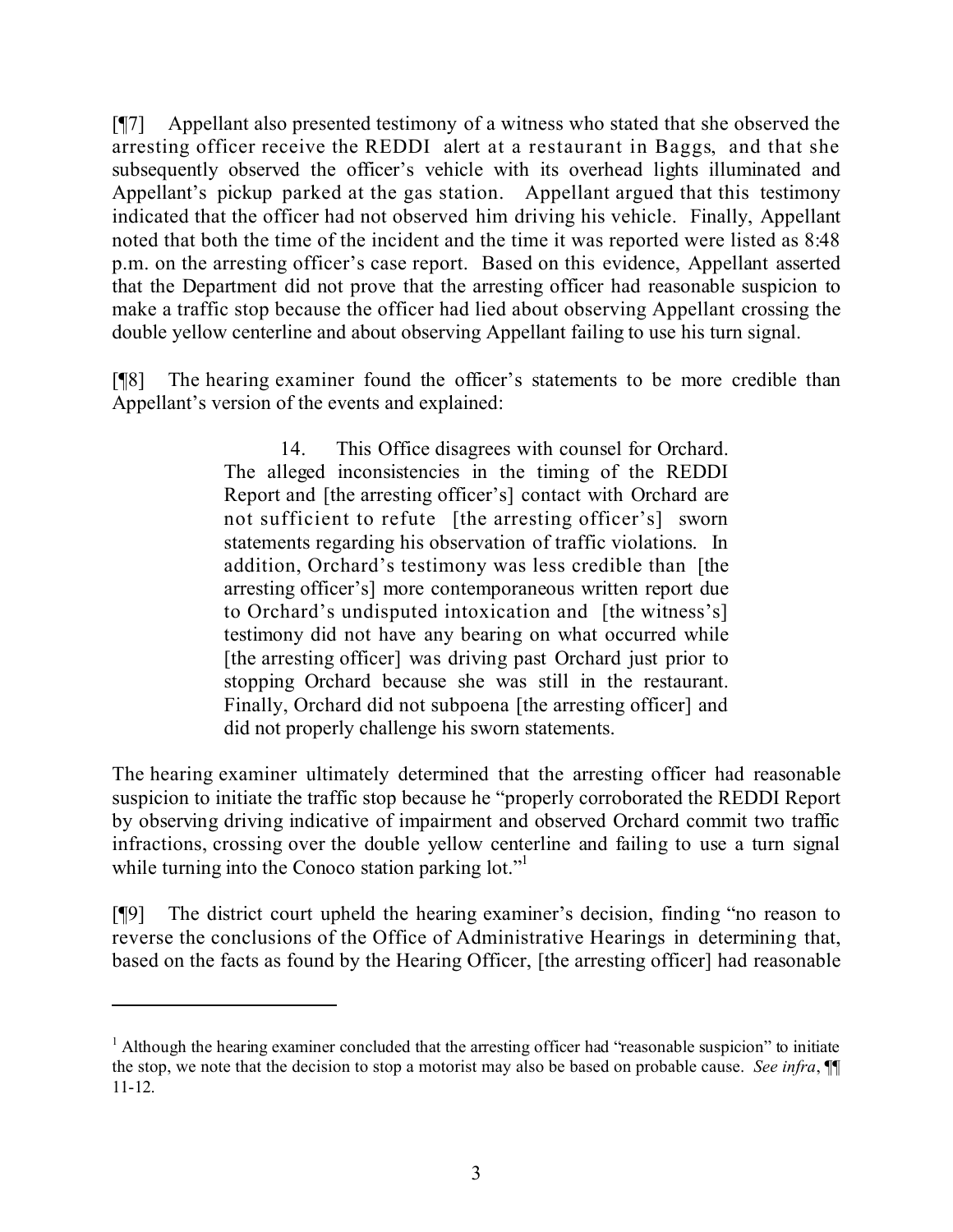suspicion to initiate a traffic stop of Mr. Orchard." Appellant subsequently filed this timely appeal.

# *STANDARD OF REVIEW*

[¶10] When we consider an appeal from a district court's review of an administrative agency's decision, we review the case as if it had come directly from the administrative agency. *Batten v. Wyo. DOT Drivers' License Div.*, 2007 WY 173, ¶ 6, 170 P.3d 1236, 1239 (Wyo. 2007). Review of an administrative agency's action is governed by the Wyoming Administrative Procedure Act, which provides that the reviewing court shall:

> (ii) Hold unlawful and set aside agency action, findings and conclusions found to be:

> > (A) Arbitrary, capricious, an abuse of discretion or otherwise not in accordance with law;

> > (B) Contrary to constitutional right, power, privilege or immunity;

> > (C) In excess of statutory jurisdiction, authority or limitations or lacking statutory right;

> > (D) Without observance of procedure required by law; or

> > (E) Unsupported by substantial evidence in a case reviewed on the record of an agency hearing provided by statute.

Wyo. Stat. Ann. § 16-3-114(c) (LexisNexis 2009). We apply the substantial evidence standard of review to the hearing examiner's findings of fact. *Batten*, ¶ 12, 170 P.3d at 1241.

> Substantial evidence is relevant evidence that a reasonable mind might accept as adequate to support a conclusion. [*Bradshaw v. Wyo. Dep't of Transp. Drivers' License Div.*, 2006 WY 70, ¶ 11, 135 P.3d 612, 616 (Wyo. 2006).] Phrased another way, "[f]indings of fact are supported by substantial evidence if, from the evidence preserved in the record, we can conclude a reasonable mind might accept the evidence as adequate to support the agency findings." *Id.*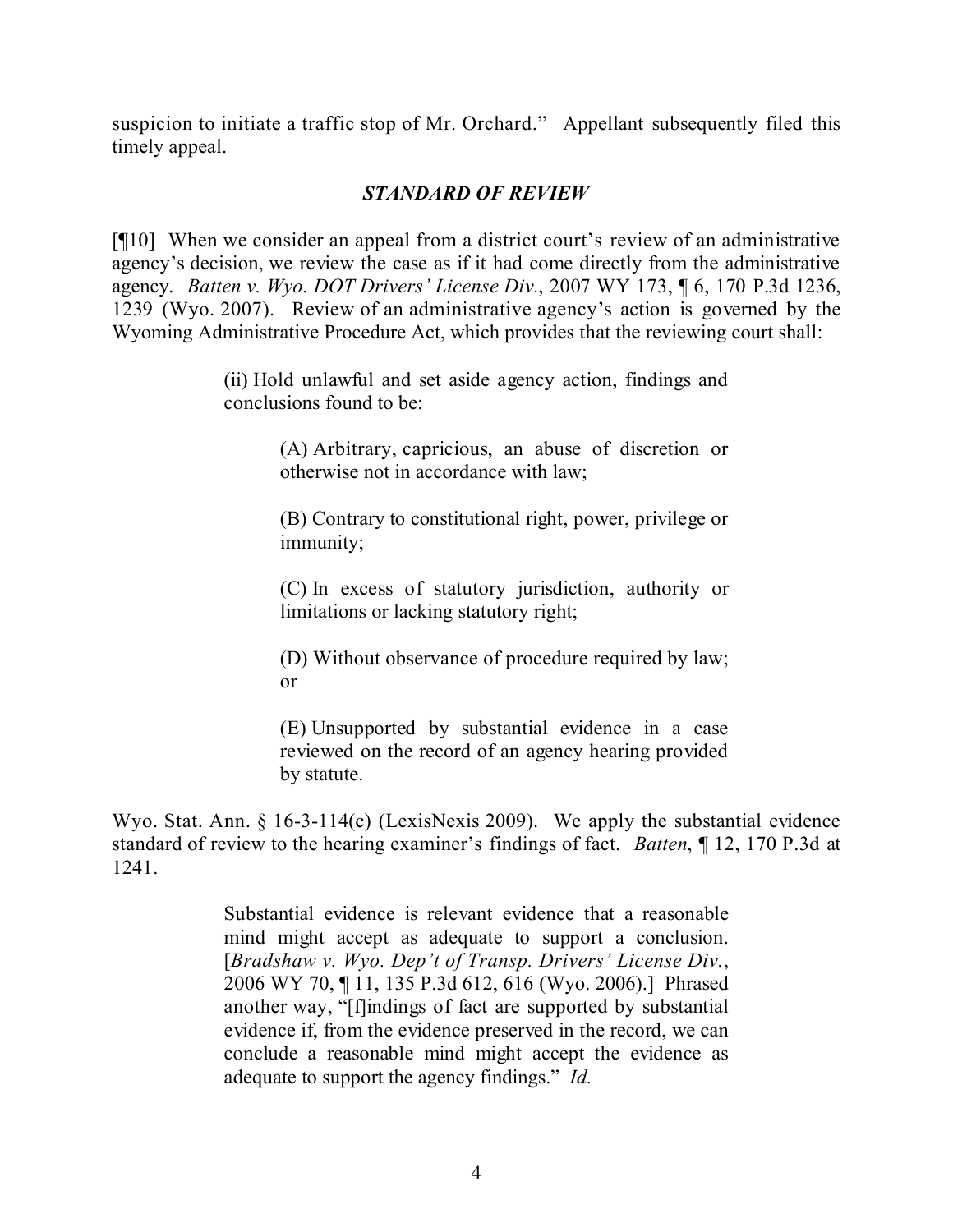*Id.*, ¶ 7, 170 P.3d at 1240. We review the agency's conclusions of law *de novo*. *Id.*

## *DISCUSSION*

[¶11] The Fourth Amendment to the United States Constitution protects persons from unreasonable searches and seizures. A routine traffic stop constitutes a seizure within the meaning of the Fourth Amendment "even though the purpose of the stop is limited and the resulting detention quite brief." *Damato v. State*, 2003 WY 13, ¶ 9, 64 P.3d 700, 704 (Wyo. 2003). The decision to stop an automobile is justified when the officer has probable cause to believe a traffic violation has occurred or when the officer has a reasonable articulable suspicion that the particular motorist is engaged in criminal activity. *Harvey v. State*, 2011 WY 72, ¶ 9, 250 P.3d 167, 171 (Wyo. 2011); *Frazier v. State*, 2010 WY 107, 116, 236 P.3d 295, 300 (Wyo. 2010). An officer's personal observation of a traffic violation provides probable cause to initiate a stop. *Tiernan v. State*, 2011 WY 143, ¶ 12, 262 P.3d 561, 565 (Wyo. 2011); *Fertig v. State*, 2006 WY 148, ¶ 27, 146 P.3d 492, 501 (Wyo. 2006).

[¶12] An investigatory stop may be justified by reasonable suspicion where a police officer is "able to point to specific and articulable facts which, taken together with rational inferences [drawn] from those facts, reasonably warrant that intrusion." *McChesney v. State*, 988 P.2d 1071, 1075 (Wyo. 1999). We have said that

> Reasonable suspicion, like probable cause, is dependent upon both the content of information possessed by police and its degree of reliability. Both factors -- quantity and quality -- are considered in the "totality of the circumstances -- the whole picture," *United States v. Cortez*, 449 U.S. 411, 417, 101 S.Ct. 690, 695, 66 L.Ed.2d 621 (1981), that must be taken into account when evaluating whether there is reasonable suspicion.

*Id.*, 988 P.2d at 1075 (quoting *Alabama v. White*, 496 U.S. 325, 330, 110 S.Ct. 2412, 2416, 110 L.Ed.2d 301 (1990)). In cases where reasonable suspicion originates from an anonymous informant's tip to the police, we have held that the tip may provide reasonable suspicion for an investigatory stop if it carries sufficient "indicia of reliability." *McChesney*, 988 P.2d at 1076. Where an anonymous informant makes no prediction of future behavior indicating "a special familiarity with the respondent's affairs," the investigating officer is required to corroborate the tip in some other fashion, usually by observing either a traffic violation or driving indicative of impairment. *Id.* (citing *Alabama v. White*, 496 U.S. at 332, 110 S.Ct. at 2417).

[¶13] In the present case, the arresting officer's narrative stated that, as he passed a vehicle matching the description in the REDDI report, he "noticed that the vehicle drifted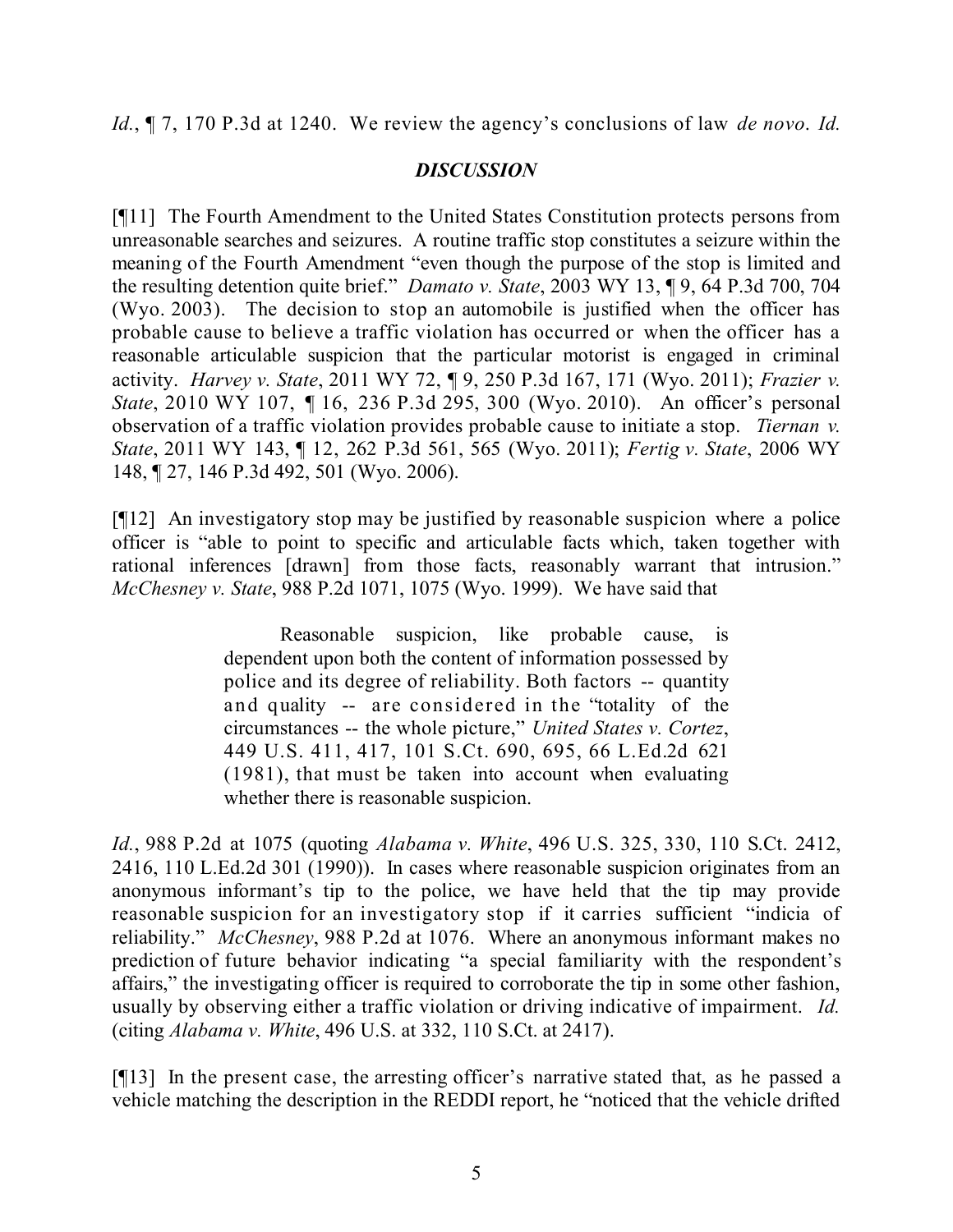over the double yellow centerline on Hwy 789." The officer further stated that he "turned around to follow the vehicle, and I then noticed that they did not activate their blinker when turning right into Sheppard's Conoco."<sup>2</sup> The officer activated his emergency overhead lights and initiated a traffic stop of Appellant's vehicle.

[¶14] Appellant does not dispute that the officer's observations, as presented in his narrative report, provide sufficient justification for a stop. He contends, however, that the officer did not see Appellant driving his vehicle. He argues that the video recordings of the traffic stop and the witness testimony indicate that "the officer never saw a traffic violation and simply approached [Appellant] as he was gassing up his car for the next morning and his car happened to match a REDDI report." Appellant's argument presents a question of fact. Accordingly, we determine whether substantial evidence exists to support the hearing examiner's findings.

[¶15] The hearing examiner determined that the alleged inconsistencies in the arresting officer's statement were not sufficient to disprove the State's prima facie case. The hearing examiner explained that decision as follows:

> First, [the arresting officer] was not subpoenaed to testify at hearing and the burden of challenging the veracity or validity of an officer's testimony or sworn statements rests squarely on the driver. [*Department of Revenue and Taxation v.*] *Hull*, 751 P.2d [351,] 356 [(Wyo. 1988)]. An officer must be properly subpoenaed to testify when the decision is made to challenge such statements. *Id.* In general, when the driver fails to properly challenge the officer's statements, this Office will not reject the officer's statements or their presumption of validity as provided by statute, rules and regulations. Second, [the arresting officer's] sworn statements in his Narrative were more credible than Orchard's testimony because [the arresting officer's] statements were made more contemporaneously and Orchard's testimony was based upon his memory from an evening when he was admittedly intoxicated. Third, the alleged inconsistency in the time of the REDDI Report to the Carbon County Sheriff's Department and [the arresting officer's] time of initial contact

 $2$  In his report, the officer did not indicate which statutes Appellant may have violated. However, the officer's observations suggest violations of Wyo. Stat. Ann. § 31-5-207, governing "No-passing zones," § 31-5-209, titled "Driving on roadways laned for traffic," and § 31-5-217, governing "Turning movements and required signals." In any event, Appellant does not dispute that crossing the centerline and failing to use a turn signal are traffic violations.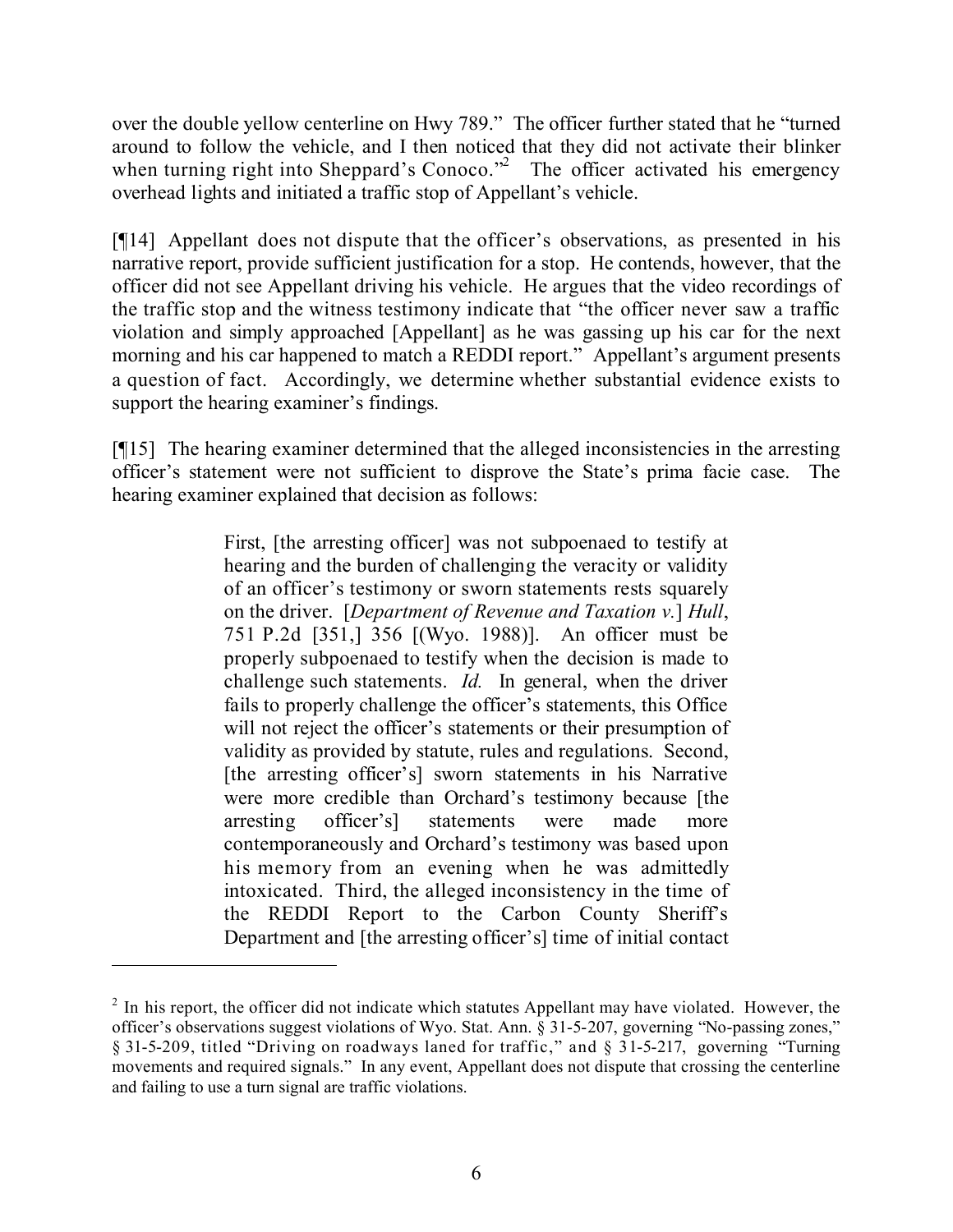with Orchard was not sufficient to demonstrate [the arresting officer] fabricated his sworn Narrative, especially in light of the failure to call [the arresting officer] or the dispatcher from the Sheriff's Department as witnesses to attempt to explain the alleged inconsistency. Fourth, [the witness's] testimony did not have any bearing on what occurred while [the arresting officer] was driving past Orchard just prior to stopping Orchard because she was still in the restaurant at the time. Finally, although the videos were of poor quality and not very professionally made, the videos were consistent with [the arresting officer's] Narrative. In fact, during the second video, [the arresting officer] told Orchard he stopped him for drifting over the centerline and for failing to use his turn signal when he turned into the Conoco station, which corroborated [the arresting officer's] Signed Statement and Narrative.

In sum, the hearing examiner considered the evidence presented by Appellant, weighed the credibility of the witnesses, and concluded that the arresting officer had, in fact, observed Appellant in his vehicle before initiating a traffic stop.

[¶16] We conclude that the hearing examiner's findings are supported by substantial evidence, and that those findings support a determination that the stop of Appellant's vehicle was reasonable under either a reasonable suspicion or probable cause analysis. As noted above, an observed violation of a traffic law, by itself, provides an officer with probable cause to initiate a traffic stop. Observation of traffic violations may also provide sufficient corroboration of a REDDI report to justify an intrusion based on reasonable suspicion that a motorist is driving while under the influence. The arresting officer's signed statement indicated that he observed Appellant commit two traffic violations, and the statement was supported by the videos presented at the contested case hearing. In one of the recordings, Appellant can be heard asking the officer why he was stopped. This statement indicates that Appellant was indeed "stopped" by the officer, and it appears to contradict Appellant's claim that he had been parked at the gas station for three to five minutes before being approached by the officer. Further, in response to Appellant's inquiry as to why he was stopped, the officer stated that he stopped him for drifting over the centerline and failing to use his turn signal.

[¶17] In addition, the testimony from the witness who was present when the arresting officer received the REDDI alert does not contradict any material fact set forth in the arresting officer's narrative. Although the witness's statements may create a dispute as to whether the officer received the report while he was "on routine patrol," this alleged inconsistency in the officer's narrative does not negate the possibility that the officer observed Appellant between the time that the officer left the restaurant and stopped